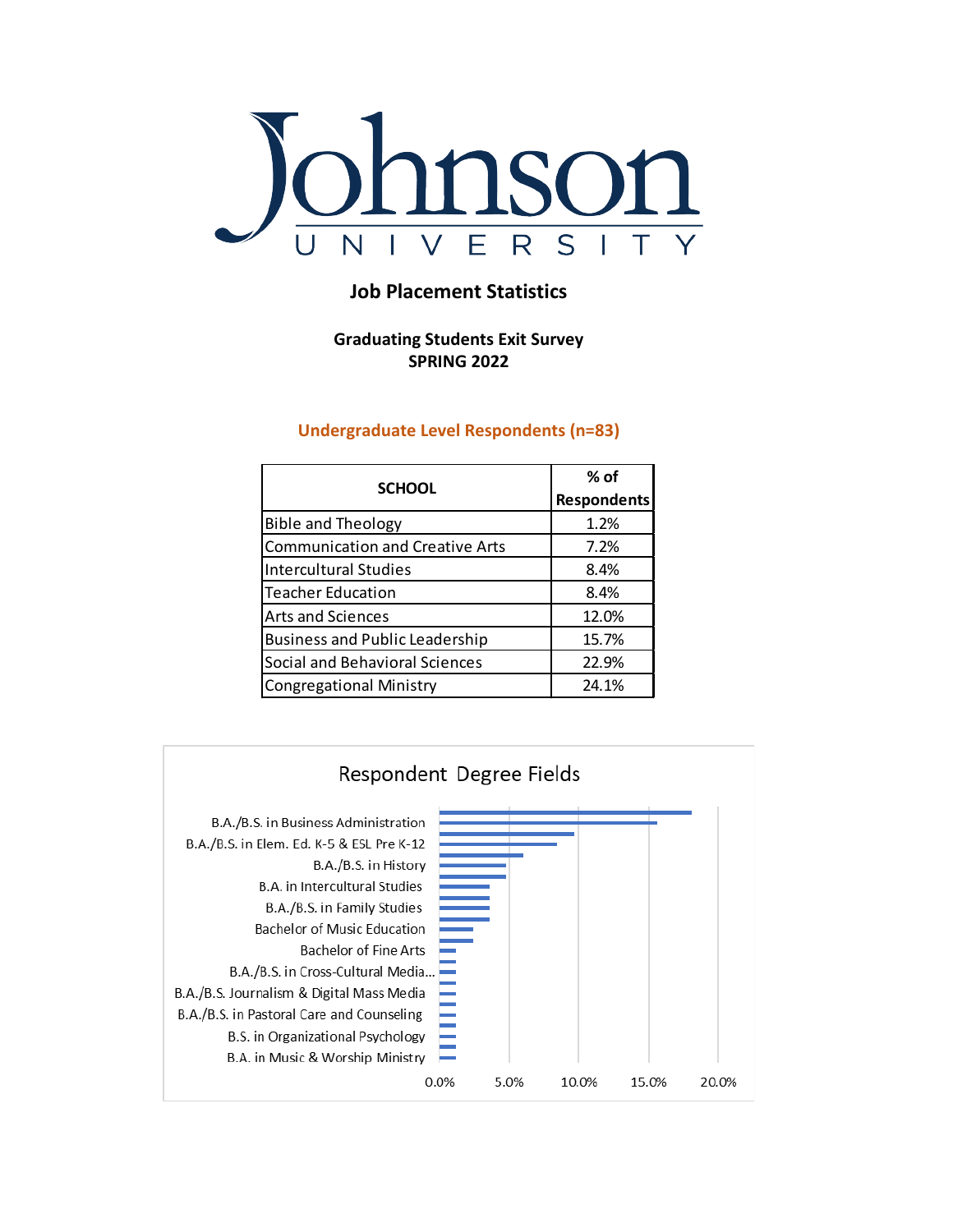### **How prepared do you feel for a job in your field?**



95.2% of respondents feel a little prepared to extremely prepared for a job in their field.

## **Which statement best describes your plans after graduating?**

61.4% of respondents have job or will have a job shortly after graduation. 49.4% have a job in their field or will have a job in their field shortly after graduation. 18.1% plan on continuing their education.

12% have job in a different field or will have a job in a different field shortly after graduation. 20.5% have other plans after graduation.

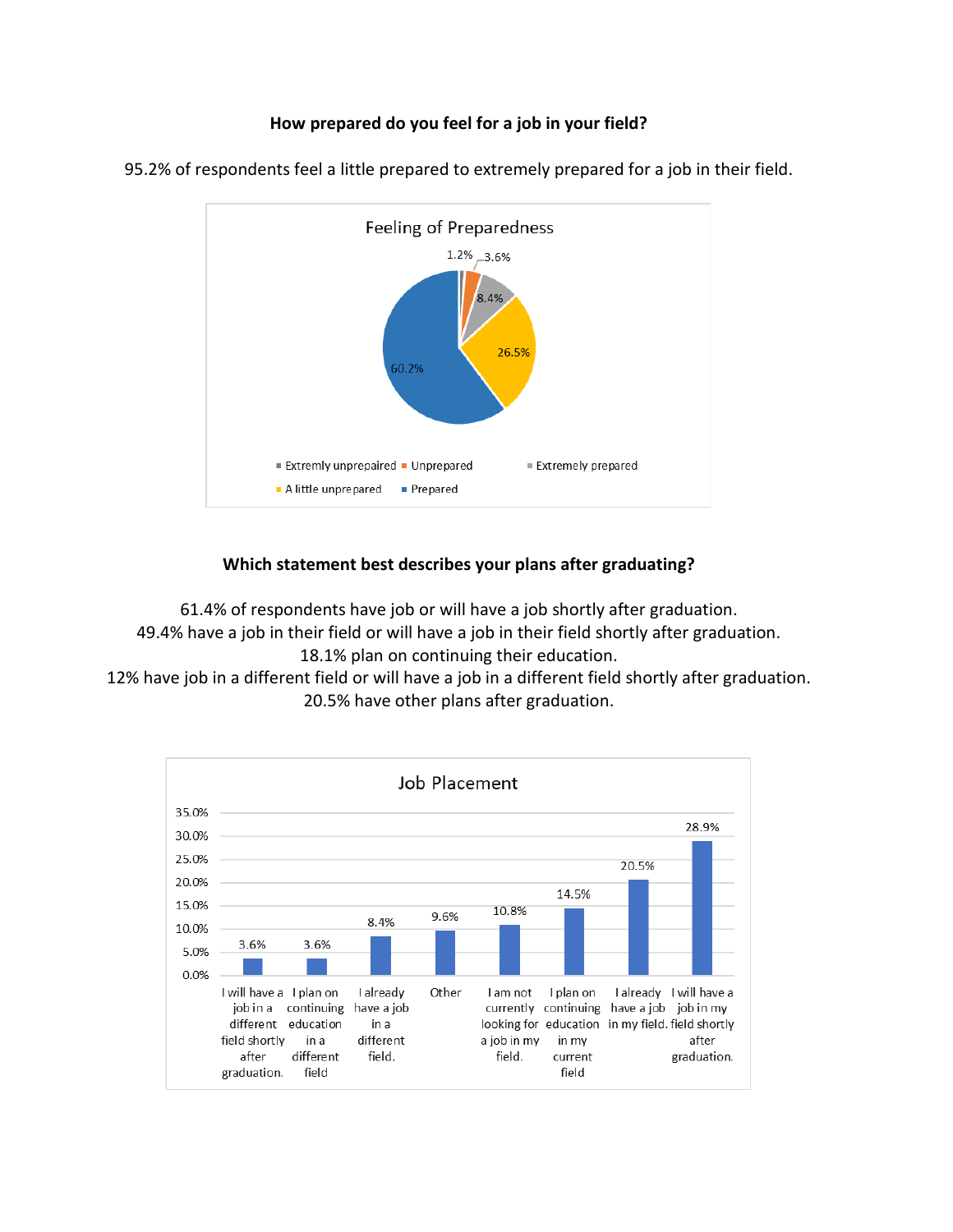| <b>SCHOOL</b>                         | $%$ of             |
|---------------------------------------|--------------------|
|                                       | <b>Respondents</b> |
| <b>Bible and Theology</b>             | 9.3%               |
| <b>Business and Public Leadership</b> | 11.6%              |
| <b>Intercultural Studies</b>          | 11.6%              |
| <b>Arts and Sciences</b>              | 20.9%              |
| <b>Teacher Education</b>              | 37.2%              |

## **Graduate and Doctoral Level Respondents (n=43)**



## **How prepared do you feel for a job in your field?**

100% of respondents feel a little prepared to extremely prepared for a job in their field

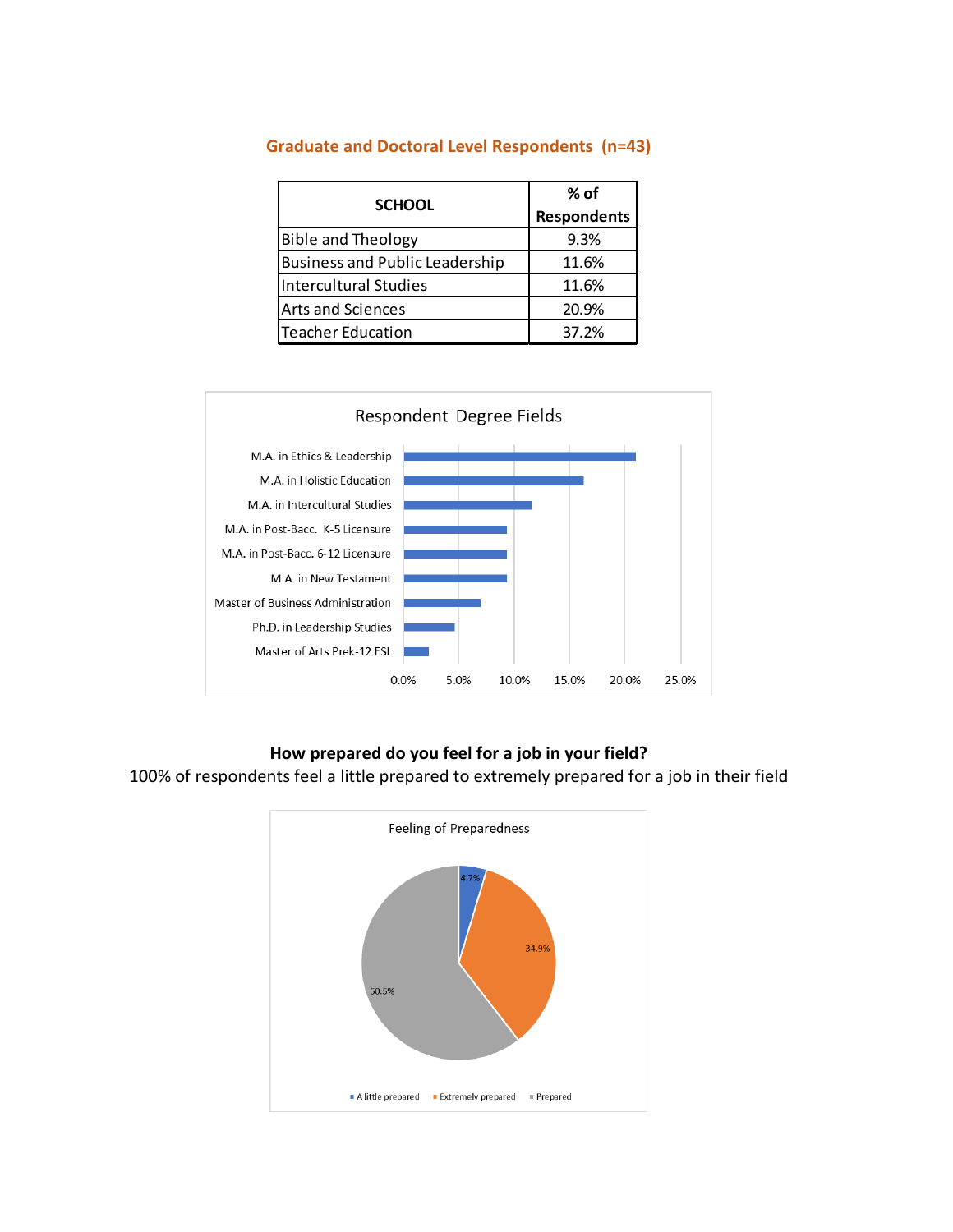#### **Which statement best describes your plans after graduating?**



88.4% of respondents have job or will have a job shortly after graduation. 81.4% have a job in their field or will have a job in their field shortly after graduation.

# **JOHNSON UNIVERSITY ALUMNI SURVEY SPRING 2022 (n=70)**

| 1. From which campus did you receive your degree? |                          |       | 2. When did you graduate?     |                          |       |
|---------------------------------------------------|--------------------------|-------|-------------------------------|--------------------------|-------|
| <b>Response</b>                                   | <b>Frequency Percent</b> |       | <b>Response</b>               | <b>Frequency Percent</b> |       |
| <b>JUTN</b>                                       | 40                       | 57.14 | 5-Year<br>Graduate<br>AY16-17 | 31                       | 44.29 |
| <b>JUFL</b>                                       | 12                       | 17.14 | 2-Year<br>Graduate<br>AY19-20 | 39                       | 55.71 |
| <b>JUOL</b>                                       | 11                       | 15.71 |                               |                          |       |
| <b>JUEX</b>                                       |                          | 10.00 |                               |                          |       |

| <b>3. Sex</b>   |                  |         | 4. Current Country of Residence             |           |         |  |
|-----------------|------------------|---------|---------------------------------------------|-----------|---------|--|
| <b>Response</b> | <b>Frequency</b> | Percent | Response                                    | Frequency | Percent |  |
| Male            | 39               | 55.71   | <b>United States</b>                        | -67       | 95.71   |  |
| Female          | 31               | 44.29   | Other Country 3                             |           | 4.29    |  |
|                 |                  |         | Other= Dominican Republic, Haiti, and India |           |         |  |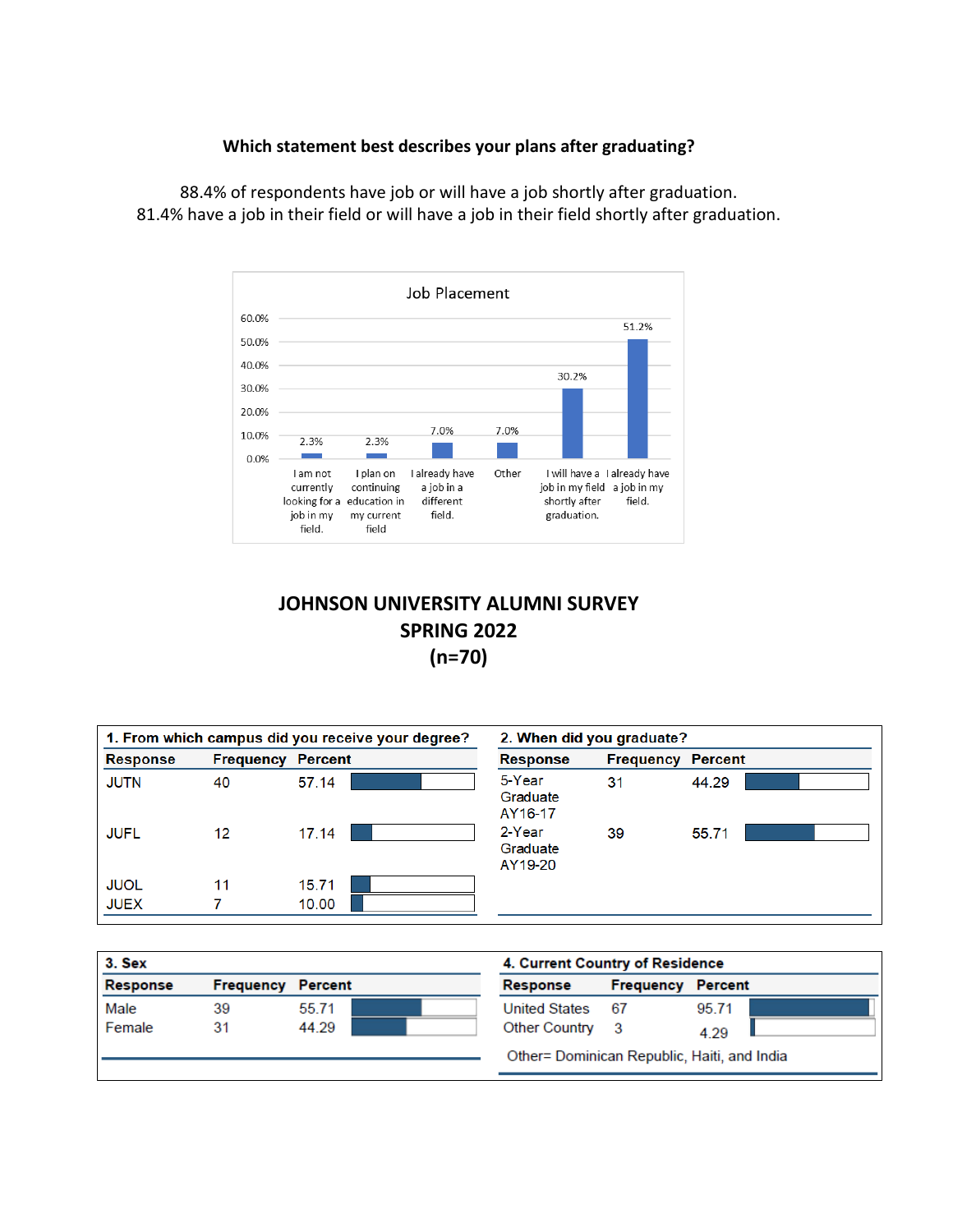

| major at JU?    |                  |         | 18. Are you satisfied with what you gained from your |
|-----------------|------------------|---------|------------------------------------------------------|
| <b>Response</b> | <b>Frequency</b> | Percent |                                                      |
| Yes             | 59               | 84.29   |                                                      |
| No              | 10               | 14.29   |                                                      |
| Invalid         |                  | 1.43    |                                                      |

| 19. Do you feel that the degree you received from JU<br>adequately prepared you for work in your field? |                          |       |  |  |  |  |
|---------------------------------------------------------------------------------------------------------|--------------------------|-------|--|--|--|--|
| <b>Response</b>                                                                                         | <b>Frequency Percent</b> |       |  |  |  |  |
| Yes                                                                                                     | 53                       | 75.71 |  |  |  |  |
| No-why not?                                                                                             | 14                       | 20.00 |  |  |  |  |
| Invalid                                                                                                 |                          | 4.29  |  |  |  |  |

| 20. If you had it to do over again, would you attend JU<br>for your current degree? |                          |       |  |  |  |
|-------------------------------------------------------------------------------------|--------------------------|-------|--|--|--|
| Response                                                                            | <b>Frequency Percent</b> |       |  |  |  |
| Yes                                                                                 | 54                       | 77.14 |  |  |  |
| No                                                                                  | 14                       | 20.00 |  |  |  |
| <b>Invalid</b>                                                                      |                          | 2.86  |  |  |  |

| the same major? |                          |       |  |  |
|-----------------|--------------------------|-------|--|--|
| <b>Response</b> | <b>Frequency Percent</b> |       |  |  |
| Yes             | 53                       | 75.71 |  |  |
| No <sup>-</sup> | 15                       | 21.43 |  |  |
| Invalid         |                          | 2.86  |  |  |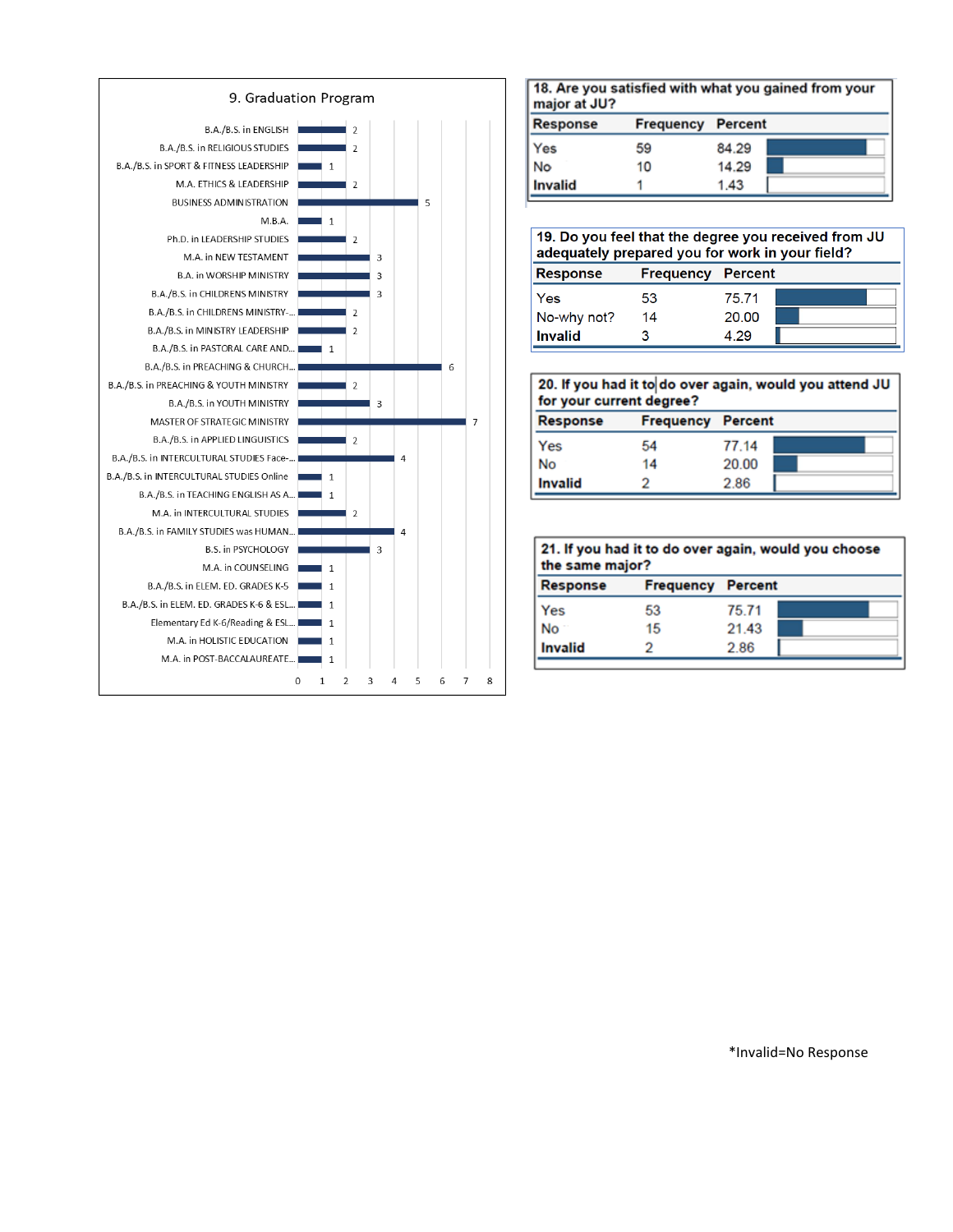